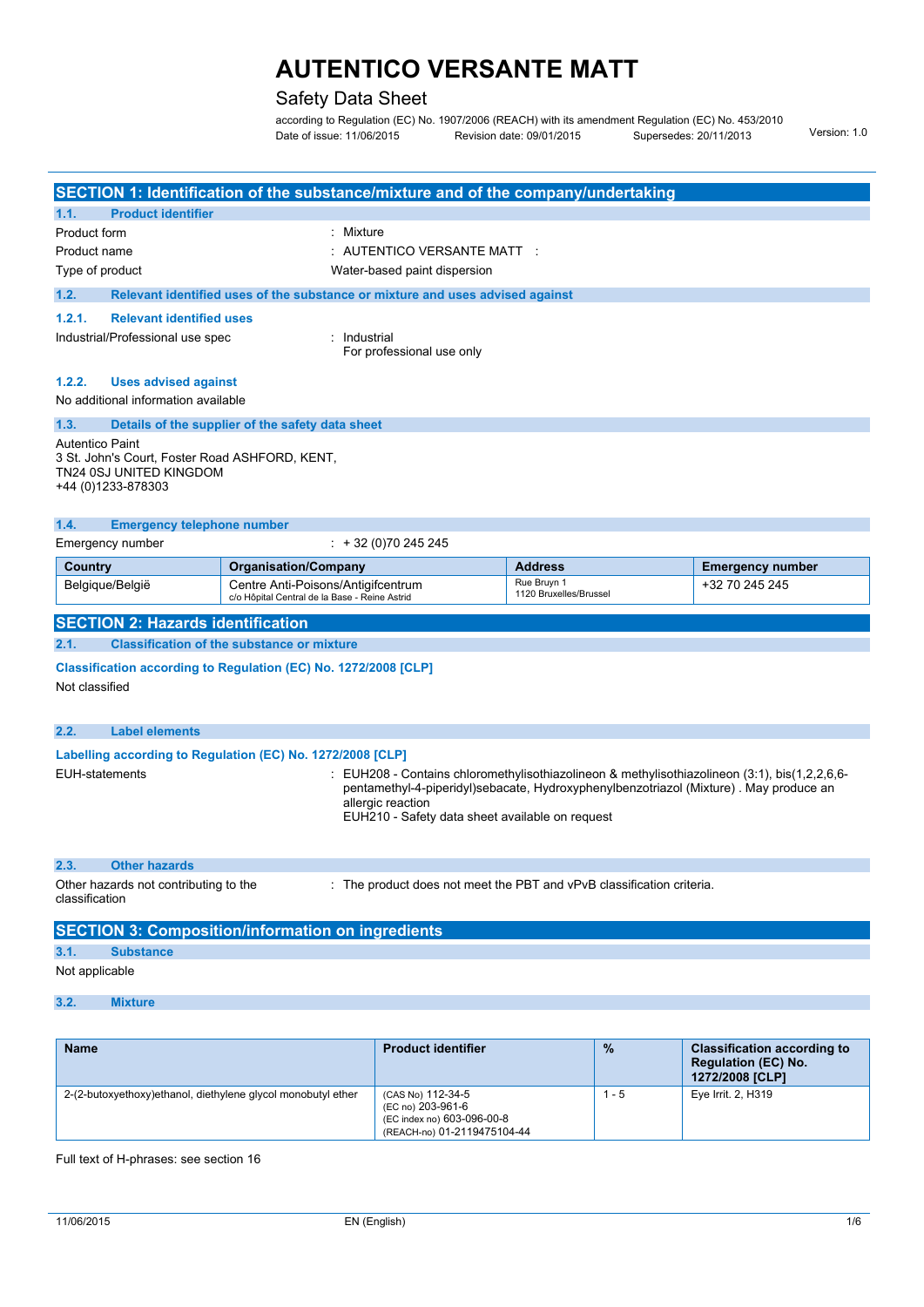### Safety Data Sheet

according to Regulation (EC) No. 1907/2006 (REACH) with its amendment Regulation (EC) No. 453/2010

|                   | <b>SECTION 4: First aid measures</b>                                           |                                                                                                                                                                                                        |
|-------------------|--------------------------------------------------------------------------------|--------------------------------------------------------------------------------------------------------------------------------------------------------------------------------------------------------|
| 4.1.              | <b>Description of first aid measures</b>                                       |                                                                                                                                                                                                        |
|                   | First-aid measures after inhalation                                            | : Remove person to fresh air and keep comfortable for breathing.                                                                                                                                       |
|                   | First-aid measures after skin contact                                          | Remove affected clothing and wash all exposed skin area with mild soap and water, followed<br>by warm water rinse.                                                                                     |
|                   | First-aid measures after eye contact                                           | Rinse immediately with plenty of water. Obtain medical attention if pain, blinking or redness<br>persist.                                                                                              |
|                   | First-aid measures after ingestion                                             | Rinse mouth. Do NOT induce vomiting. Obtain emergency medical attention.                                                                                                                               |
| 4.2.              | Most important symptoms and effects, both acute and delayed                    |                                                                                                                                                                                                        |
|                   | Symptoms/injuries                                                              | : Not expected to present a significant hazard under anticipated conditions of normal use.                                                                                                             |
| 4.3.              |                                                                                | Indication of any immediate medical attention and special treatment needed                                                                                                                             |
| Not required.     |                                                                                |                                                                                                                                                                                                        |
|                   | <b>SECTION 5: Firefighting measures</b>                                        |                                                                                                                                                                                                        |
| 5.1.              | <b>Extinguishing media</b>                                                     |                                                                                                                                                                                                        |
|                   | Suitable extinguishing media                                                   | Foam. Dry powder. Carbon dioxide. Water spray. Sand.                                                                                                                                                   |
|                   | Unsuitable extinguishing media                                                 | None, to our knowledge.                                                                                                                                                                                |
| 5.2.              | Special hazards arising from the substance or mixture                          |                                                                                                                                                                                                        |
| Fire hazard       |                                                                                | In dry state: combustible.                                                                                                                                                                             |
| Explosion hazard  |                                                                                | Not applicable.                                                                                                                                                                                        |
|                   | Reactivity in case of fire                                                     | Not applicable.                                                                                                                                                                                        |
| 5.3.              | <b>Advice for firefighters</b>                                                 |                                                                                                                                                                                                        |
|                   | Precautionary measures fire                                                    | : Avoid (reject) fire-fighting water to enter environment.                                                                                                                                             |
|                   | Protection during firefighting                                                 | Do not enter fire area without proper protective equipment, including respiratory protection.                                                                                                          |
| Other information |                                                                                | High temperature may liberate toxic gases.                                                                                                                                                             |
|                   | <b>SECTION 6: Accidental release measures</b>                                  |                                                                                                                                                                                                        |
| 6.1.              | Personal precautions, protective equipment and emergency procedures            |                                                                                                                                                                                                        |
| 6.1.1.            | For non-emergency personnel                                                    |                                                                                                                                                                                                        |
|                   |                                                                                |                                                                                                                                                                                                        |
|                   | Protective equipment                                                           | : Wear suitable protective clothing, gloves and eye/face protection.                                                                                                                                   |
| 6.1.2.            | For emergency responders<br>No additional information available                |                                                                                                                                                                                                        |
| 6.2.              | <b>Environmental precautions</b>                                               |                                                                                                                                                                                                        |
|                   | screens if possible.                                                           | Notify authorities if liquid enters sewers or public waters. Avoid release to the environment. Restrict liquid from spreading over surface with floating                                               |
| 6.3.              | Methods and material for containment and cleaning up                           |                                                                                                                                                                                                        |
|                   | Methods for cleaning up                                                        | : Clean up any spills as soon as possible, using an absorbent material to collect it. Waste to<br>eliminate according to chemical waste law.                                                           |
| 6.4.              | <b>Reference to other sections</b>                                             |                                                                                                                                                                                                        |
|                   | See Heading 8. Exposure controls and personal protection.                      |                                                                                                                                                                                                        |
|                   |                                                                                |                                                                                                                                                                                                        |
| 7.1.              | <b>SECTION 7: Handling and storage</b><br><b>Precautions for safe handling</b> |                                                                                                                                                                                                        |
|                   | Precautions for safe handling                                                  | : Wash hands and other exposed areas with mild soap and water before eating, drinking or<br>smoking and when leaving work. Provide good ventilation in process area to prevent formation<br>of vapour. |
| 7.2.              | Conditions for safe storage, including any incompatibilities                   |                                                                                                                                                                                                        |
|                   | Storage conditions                                                             | : Store away from freezing (avoid freezing during storage). Keep only in the original container in<br>a cool, well ventilated place away from : heat sources. Keep container closed when not in use.   |
|                   | Storage temperature                                                            | 5 - 30 °C                                                                                                                                                                                              |
| Storage area      |                                                                                | Store away from freezing (avoid freezing during storage).                                                                                                                                              |
| 7.3.              | <b>Specific end use(s)</b>                                                     |                                                                                                                                                                                                        |
|                   | No additional information available                                            |                                                                                                                                                                                                        |
|                   | <b>SECTION 8: Exposure controls/personal protection</b>                        |                                                                                                                                                                                                        |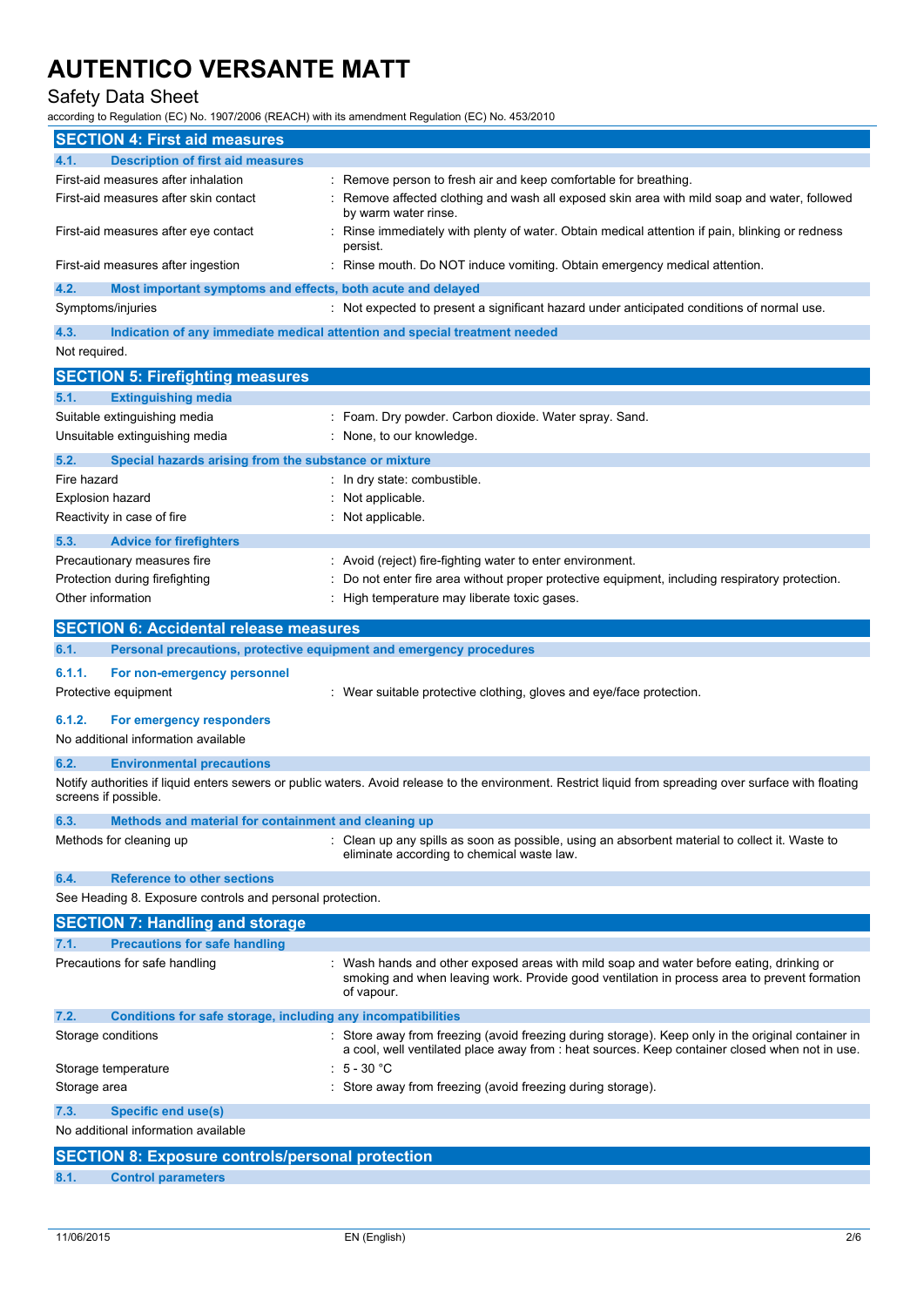### Safety Data Sheet

according to Regulation (EC) No. 1907/2006 (REACH) with its amendment Regulation (EC) No. 453/2010

| 2-(2-butoxyethoxy)ethanol, diethylene glycol monobutyl ether (112-34-5) |                               |                           |  |  |
|-------------------------------------------------------------------------|-------------------------------|---------------------------|--|--|
| United Kingdom                                                          | Local name                    | 2-(2-Butoxyethoxy)ethanol |  |  |
| United Kingdom                                                          | WEL TWA (mg/m <sup>3</sup> )  | $67.5 \,\mathrm{mq/m^3}$  |  |  |
| United Kingdom                                                          | WEL TWA (ppm)                 | $10$ ppm                  |  |  |
| United Kingdom                                                          | WEL STEL (mg/m <sup>3</sup> ) | 101.2 mg/m <sup>3</sup>   |  |  |
| United Kingdom                                                          | WEL STEL (ppm)                | 15 ppm                    |  |  |

| 8.2.<br><b>Exposure controls</b> |                                                                                                                                    |
|----------------------------------|------------------------------------------------------------------------------------------------------------------------------------|
| Hand protection                  | : Wear protective gloves.                                                                                                          |
| Eye protection                   | : Where contact with eyes or skin is likely, wear suitable protection.                                                             |
| Skin and body protection         | : If repeated skin contact or contamination of clothing is likely, protective clothing should be<br>worn. Avoid contact with skin. |
| Respiratory protection           | $:$ Not applicable.                                                                                                                |
| Environmental exposure controls  | : Do not flush into surface water or sewer system.                                                                                 |
| Other information                | : Do not eat, drink or smoke during use.                                                                                           |

#### **SECTION 9: Physical and chemical properties**

| 9.1.                    | Information on basic physical and chemical properties |                                                                                                             |
|-------------------------|-------------------------------------------------------|-------------------------------------------------------------------------------------------------------------|
| Physical state          |                                                       | : Liquid                                                                                                    |
| Colour                  |                                                       | Color according to color choice.                                                                            |
| Odour                   |                                                       | Characteristic.                                                                                             |
| Odour threshold         |                                                       | No data available                                                                                           |
| рH                      |                                                       | $: 7.5 - 10$                                                                                                |
|                         | Relative evaporation rate (butylacetate=1)            | : No data available                                                                                         |
| Melting point           |                                                       | : $\approx 0$ °C                                                                                            |
| Freezing point          |                                                       | $\approx 0$ °C                                                                                              |
| Boiling point           |                                                       | $\approx$ 100 °C                                                                                            |
| Flash point             |                                                       | Not applicable.                                                                                             |
|                         | Auto-ignition temperature                             | No data available                                                                                           |
|                         | Decomposition temperature                             | No data available                                                                                           |
|                         | Flammability (solid, gas)                             | Non flammable                                                                                               |
| Vapour pressure         |                                                       | Not applicable                                                                                              |
|                         | Relative vapour density at 20 °C                      | No data available                                                                                           |
| Relative density        |                                                       | No data available                                                                                           |
| Density                 |                                                       | $\approx$ 1.3                                                                                               |
| Solubility              |                                                       | Soluble in water.                                                                                           |
| Log Pow                 |                                                       | No data available                                                                                           |
|                         | Viscosity, kinematic                                  | No data available                                                                                           |
|                         | Viscosity, dynamic                                    | $\approx$ 25000 mPa.s                                                                                       |
|                         | <b>Explosive properties</b>                           | Not applicable.                                                                                             |
|                         | Oxidising properties                                  | Not applicable.                                                                                             |
| <b>Explosive limits</b> |                                                       | No data available                                                                                           |
| 9.2.                    | <b>Other information</b>                              |                                                                                                             |
| VOC content             |                                                       | $\approx$ 19 g/l Exterior walls of mineral substrate : Value limits of the EU for this product (VOC 2010) : |

40 g/l

|                 | <b>SECTION 10: Stability and reactivity</b> |
|-----------------|---------------------------------------------|
| 10.1.           | <b>Reactivity</b>                           |
| Not applicable. |                                             |
| 10.2.           | <b>Chemical stability</b>                   |
|                 | Stable under normal conditions.             |
| 10.3.           | <b>Possibility of hazardous reactions</b>   |
|                 | Refer to section 10.1 on Reactivity.        |
| 10.4.           | <b>Conditions to avoid</b>                  |
|                 | Extremely high or low temperatures.         |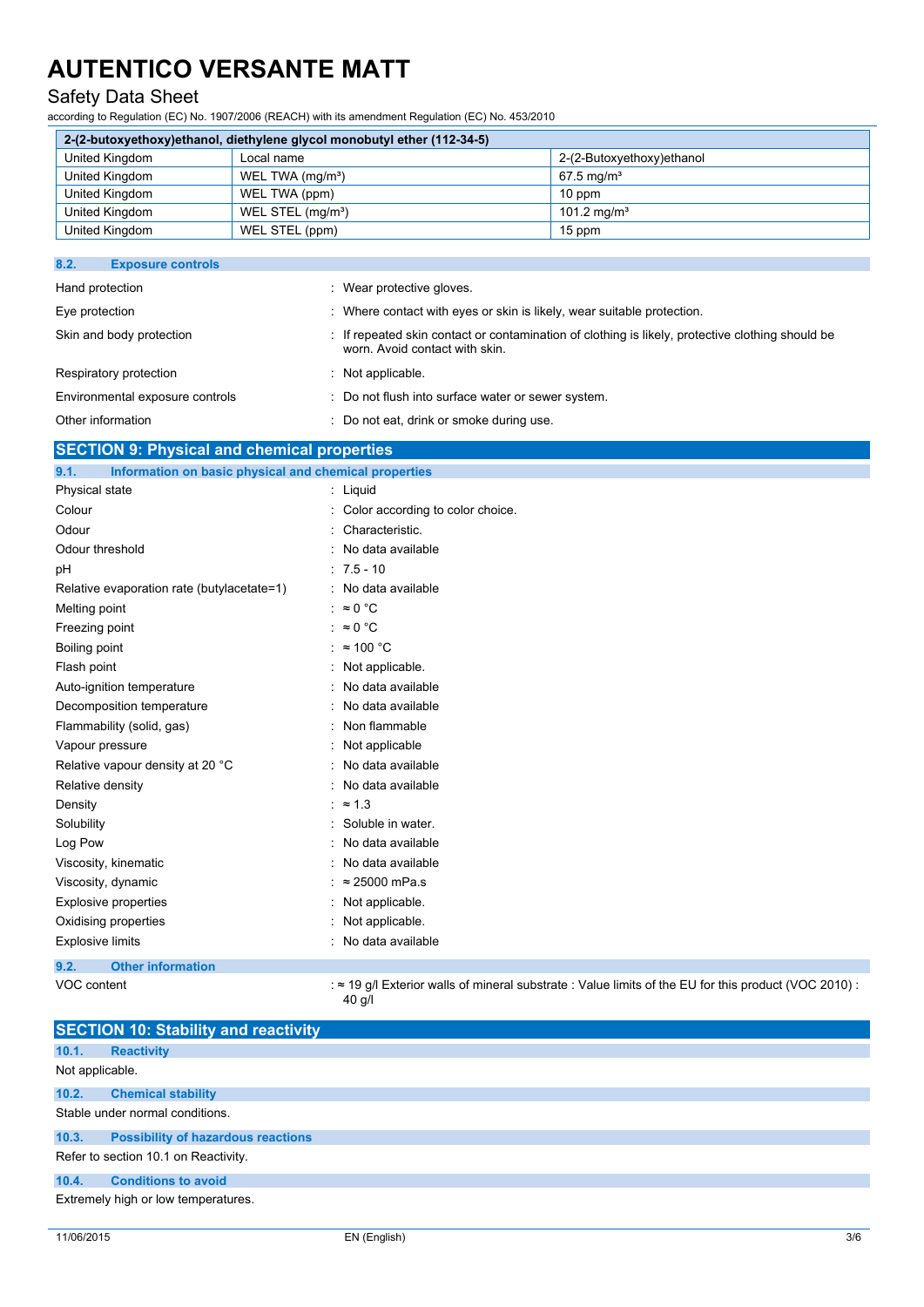### Safety Data Sheet

according to Regulation (EC) No. 1907/2006 (REACH) with its amendment Regulation (EC) No. 453/2010

#### **10.5. Incompatible materials**

Strong acids. Strong bases.

#### **10.6. Hazardous decomposition products**

Incomplete combustion will generate poisonous carbon monoxide, carbon dioxide and other toxic gases.

| <b>SECTION 11: Toxicological information</b>           |                                                                                                      |
|--------------------------------------------------------|------------------------------------------------------------------------------------------------------|
| Information on toxicological effects<br>11.1.          |                                                                                                      |
| Acute toxicity                                         | : Not classified                                                                                     |
| Skin corrosion/irritation                              | Not classified<br>Based on available data, the classification criteria are not met<br>pH: 7.5 - 10   |
| Serious eye damage/irritation                          | : Not classified<br>Based on available data, the classification criteria are not met<br>pH: 7.5 - 10 |
| Respiratory or skin sensitisation                      | Not classified<br>Based on available data, the classification criteria are not met                   |
| Germ cell mutagenicity                                 | : Not classified<br>Based on available data, the classification criteria are not met                 |
| Carcinogenicity                                        | : Not classified<br>Based on available data, the classification criteria are not met                 |
| Reproductive toxicity                                  | : Not classified<br>Based on available data, the classification criteria are not met                 |
| Specific target organ toxicity (single exposure)       | : Not classified<br>Based on available data, the classification criteria are not met                 |
| Specific target organ toxicity (repeated<br>exposure)  | : Not classified<br>Based on available data, the classification criteria are not met                 |
| Aspiration hazard                                      | Not classified<br>Based on available data, the classification criteria are not met                   |
| Potential adverse human health effects and<br>symptoms | : Based on available data, the classification criteria are not met.                                  |
| <b>SECTION 12: Ecological information</b>              |                                                                                                      |

|                 | <b>SECTION 12: ECOlOGICAL INTORMATION</b>  |                                                                                                  |
|-----------------|--------------------------------------------|--------------------------------------------------------------------------------------------------|
| 12.1.           | <b>Toxicity</b>                            |                                                                                                  |
|                 | Ecology - general                          | : In water, material soluble.                                                                    |
| Ecology - water |                                            | : Harmful to aquatic life with long lasting effects.                                             |
|                 |                                            |                                                                                                  |
| 12.2.           | <b>Persistence and degradability</b>       |                                                                                                  |
|                 | No additional information available        |                                                                                                  |
| 12.3.           | <b>Bioaccumulative potential</b>           |                                                                                                  |
|                 | No additional information available        |                                                                                                  |
| 12.4.           | <b>Mobility in soil</b>                    |                                                                                                  |
|                 | <b>AUTENTICO VERSANTE MATT</b>             |                                                                                                  |
| Ecology - soil  |                                            | None known.                                                                                      |
| 12.5.           | <b>Results of PBT and vPvB assessment</b>  |                                                                                                  |
|                 | No additional information available        |                                                                                                  |
| 12.6.           | <b>Other adverse effects</b>               |                                                                                                  |
|                 | Additional information                     | : Avoid release to the environment                                                               |
|                 | <b>SECTION 13: Disposal considerations</b> |                                                                                                  |
| 13.1.           | <b>Waste treatment methods</b>             |                                                                                                  |
|                 | Waste disposal recommendations             | Forbidden through garbage can or sewerage, follow the next guidelines: 75/442/EG &<br>91/689/EG. |
|                 | Ecology - waste materials                  | : Avoid release to the environment.                                                              |
|                 | <b>SECTION 14: Transport information</b>   |                                                                                                  |

In accordance with ADR / RID / IMDG / IATA / ADN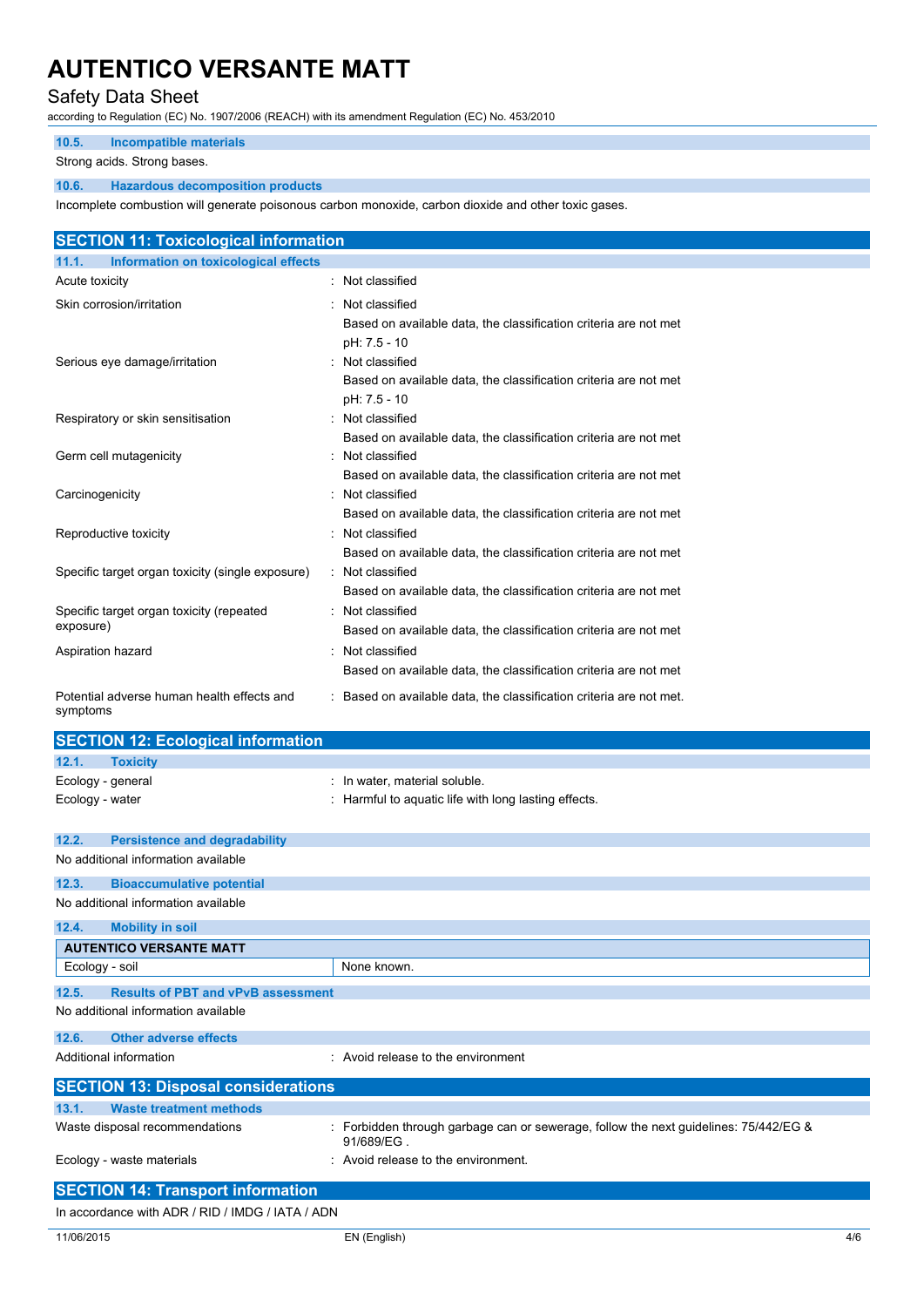### Safety Data Sheet

according to Regulation (EC) No. 1907/2006 (REACH) with its amendment Regulation (EC) No. 453/2010

| 14.1.<br><b>UN number</b>                           |                                                                                                                                                                                                                                                                                          |
|-----------------------------------------------------|------------------------------------------------------------------------------------------------------------------------------------------------------------------------------------------------------------------------------------------------------------------------------------------|
| Not regulated for transport                         |                                                                                                                                                                                                                                                                                          |
| 14.2.<br><b>UN proper shipping name</b>             |                                                                                                                                                                                                                                                                                          |
| Proper Shipping Name (ADR)                          | : Not applicable                                                                                                                                                                                                                                                                         |
| Proper Shipping Name (IATA)                         | : Not applicable                                                                                                                                                                                                                                                                         |
| 14.3.<br><b>Transport hazard class(es)</b>          |                                                                                                                                                                                                                                                                                          |
| <b>ADR</b>                                          |                                                                                                                                                                                                                                                                                          |
| Transport hazard class(es) (ADR)                    | : Not applicable                                                                                                                                                                                                                                                                         |
| <b>IATA</b>                                         |                                                                                                                                                                                                                                                                                          |
| Transport hazard class(es) (IATA)                   | : Not applicable                                                                                                                                                                                                                                                                         |
|                                                     |                                                                                                                                                                                                                                                                                          |
|                                                     |                                                                                                                                                                                                                                                                                          |
| 14.4.<br><b>Packing group</b>                       |                                                                                                                                                                                                                                                                                          |
| Packing group (ADR)                                 | : Not applicable                                                                                                                                                                                                                                                                         |
| Packing group (IATA)                                | : Not applicable                                                                                                                                                                                                                                                                         |
| <b>Environmental hazards</b><br>14.5.               |                                                                                                                                                                                                                                                                                          |
| Dangerous for the environment                       | : No                                                                                                                                                                                                                                                                                     |
| Other information                                   | : No supplementary information available                                                                                                                                                                                                                                                 |
|                                                     |                                                                                                                                                                                                                                                                                          |
| 14.6.<br><b>Special precautions for user</b>        |                                                                                                                                                                                                                                                                                          |
| - Overland transport                                |                                                                                                                                                                                                                                                                                          |
| No data available                                   |                                                                                                                                                                                                                                                                                          |
|                                                     |                                                                                                                                                                                                                                                                                          |
| - Air transport                                     |                                                                                                                                                                                                                                                                                          |
| No data available                                   |                                                                                                                                                                                                                                                                                          |
| 14.7.                                               | Transport in bulk according to Annex II of MARPOL 73/78 and the IBC Code                                                                                                                                                                                                                 |
| Not applicable                                      |                                                                                                                                                                                                                                                                                          |
| <b>SECTION 15: Regulatory information</b>           |                                                                                                                                                                                                                                                                                          |
| 15.1.                                               | Safety, health and environmental regulations/legislation specific for the substance or mixture                                                                                                                                                                                           |
|                                                     |                                                                                                                                                                                                                                                                                          |
| 15.1.1.<br><b>EU-Regulations</b>                    |                                                                                                                                                                                                                                                                                          |
| Contains no substances with Annex XVII restrictions |                                                                                                                                                                                                                                                                                          |
| Contains no substance on the REACH candidate list   |                                                                                                                                                                                                                                                                                          |
| Contains no REACH Annex XIV substances              |                                                                                                                                                                                                                                                                                          |
|                                                     |                                                                                                                                                                                                                                                                                          |
| VOC content                                         | $\approx$ 19 g/l Exterior walls of mineral substrate : Value limits of the EU for this product (VOC 2010) :<br>40 g/l                                                                                                                                                                    |
|                                                     |                                                                                                                                                                                                                                                                                          |
| 15.1.2.<br><b>National regulations</b>              |                                                                                                                                                                                                                                                                                          |
| No additional information available                 |                                                                                                                                                                                                                                                                                          |
|                                                     |                                                                                                                                                                                                                                                                                          |
| 15.2.<br><b>Chemical safety assessment</b>          |                                                                                                                                                                                                                                                                                          |
| No chemical safety assessment has been carried out  |                                                                                                                                                                                                                                                                                          |
| <b>SECTION 16: Other information</b>                |                                                                                                                                                                                                                                                                                          |
| Data sources                                        | : REGULATION (EC) No 1272/2008 OF THE EUROPEAN PARLIAMENT AND OF THE<br>COUNCIL of 16 December 2008 on classification, labelling and packaging of substances and<br>mixtures, amending and repealing Directives 67/548/EEC and 1999/45/EC, and amending<br>Regulation (EC) No 1907/2006. |
| Other information                                   | : None.                                                                                                                                                                                                                                                                                  |

#### Full text of H- and EUH-statements:

| Eve Irrit, 2 | Serious eye damage/eye irritation, Category 2 |
|--------------|-----------------------------------------------|
| H319         | Causes serious eye irritation                 |
| EUH208       | Contains . May produce an allergic reaction   |
| EUH210       | Safety data sheet available on request        |